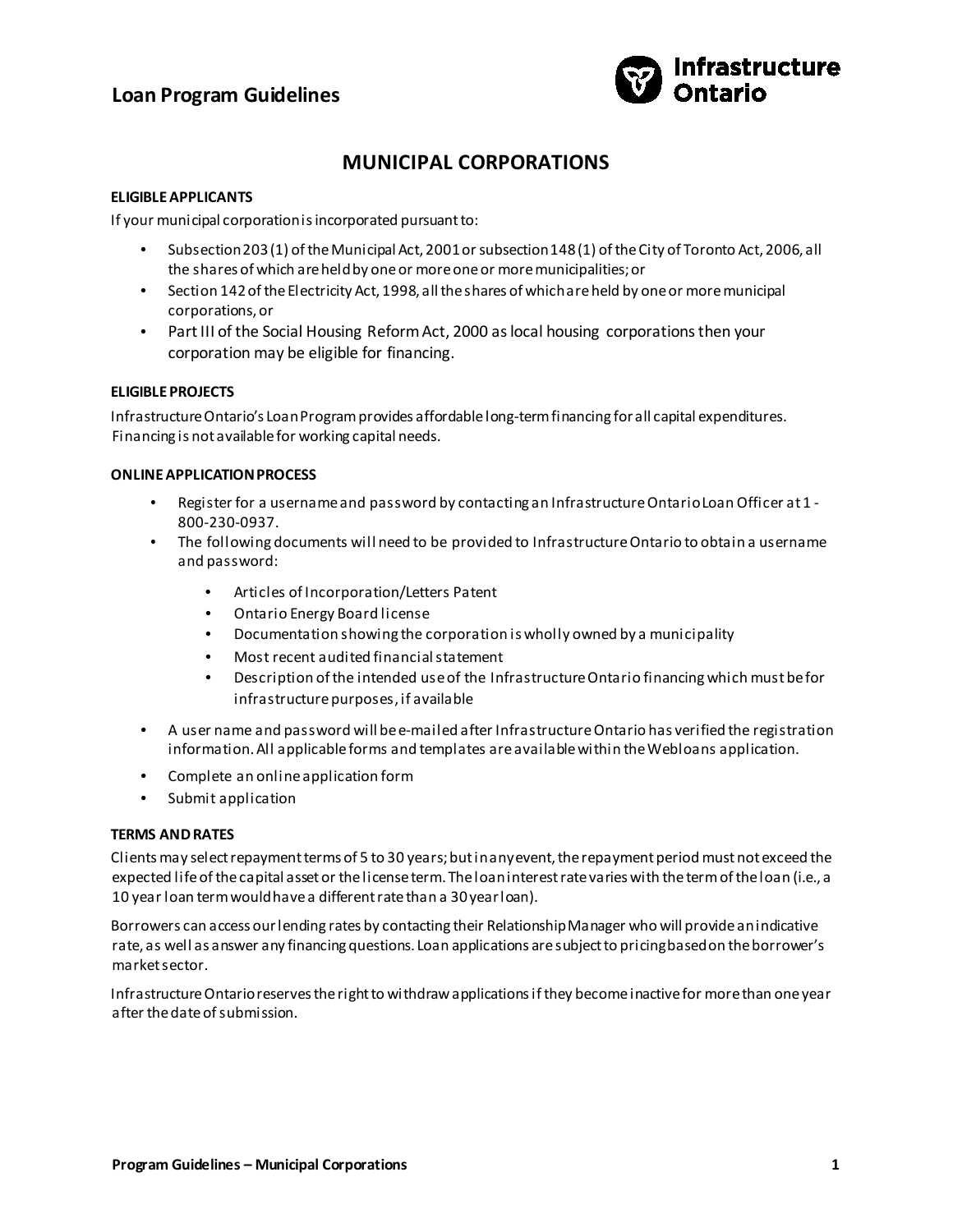## **Loan Program Guidelines**



### **LEGAL AND CREDIT REVIEW**

Once the application is complete and has been submitted, Infrastructure Ontario will undertake a legal and credit review. Infrastructure Ontario relies on data obtained from financial statements and other materials provided as part of the application process to complete the reviews.

A legal review is conducted to ensure that the borrower has the requisite authority to borrow from Infrastructure Ontario. Any pending, existing or threatening litigation that may impair the borrower's ability to meet its debt obligations is also reviewed.

A credit review assesses each borrower's ability to repay the loan. More specifically, the Borrower will need to provide a business case which addresses risks under the following headings:

- Project construction
- Past and future financial performance
- Management and governance
- Sustainability of the business model
- Legal structure and security
- Other encumbrances and environmental risks

Once the reviews are complete and approved, applicants will be notified.

#### **FINANCING AGREEMENT**

After the Legal and Credit review have been completed, a Financing Agreement will be drafted by Infrastructure Ontario for review and execution by both parties.

After the Financing Agreement has been executed and expenditures have been incurred, a short-term advance may be requested. Or, if the project is substantially complete, clients may wish to begin the long-term financing process. Amounts taken as short-term advances are typically converted to a long-term promissory note upon completion of the project.

### **TYPES OF FINANCING**

#### *Long-Term Financing*

The client shall issue a long-term promissory note to Infrastructure Ontario for up to the approved amount of the loan as per the Financing Agreement on an agreed upon date. The promissory note specifies when principal and interest payments are due. The interest rate is fixed for the committed term of the loan. Long-term financing conversions will close on the 1st and 15th of every month.

Infrastructure Ontario offers both amortizing and serial long-term financing options to clients. With amortizing promissory notes borrowers pay equal amounts of blended principal and interest on each payment date. Alternately, with serial promissory notes borrowers pay equal amounts of principal on each payment date and interest is calculated on the declining balance.

#### *Short-Term or Construction Financing*

Short-term (construction) financing is available to clients during the construction period of an approved project based on incurred costs. Interest is calculated and payable monthly on the 1st day of each month based on the applicable short-term rates. Short-term advances are processed on the 1st and 15<sup>th</sup> of every month and Infrastructure Ontario requires five business days' notice to process a payment.

**Note:** Proceeds of the loan are advanced after a Financing Agreement has been executed and expenditures have been incurred.